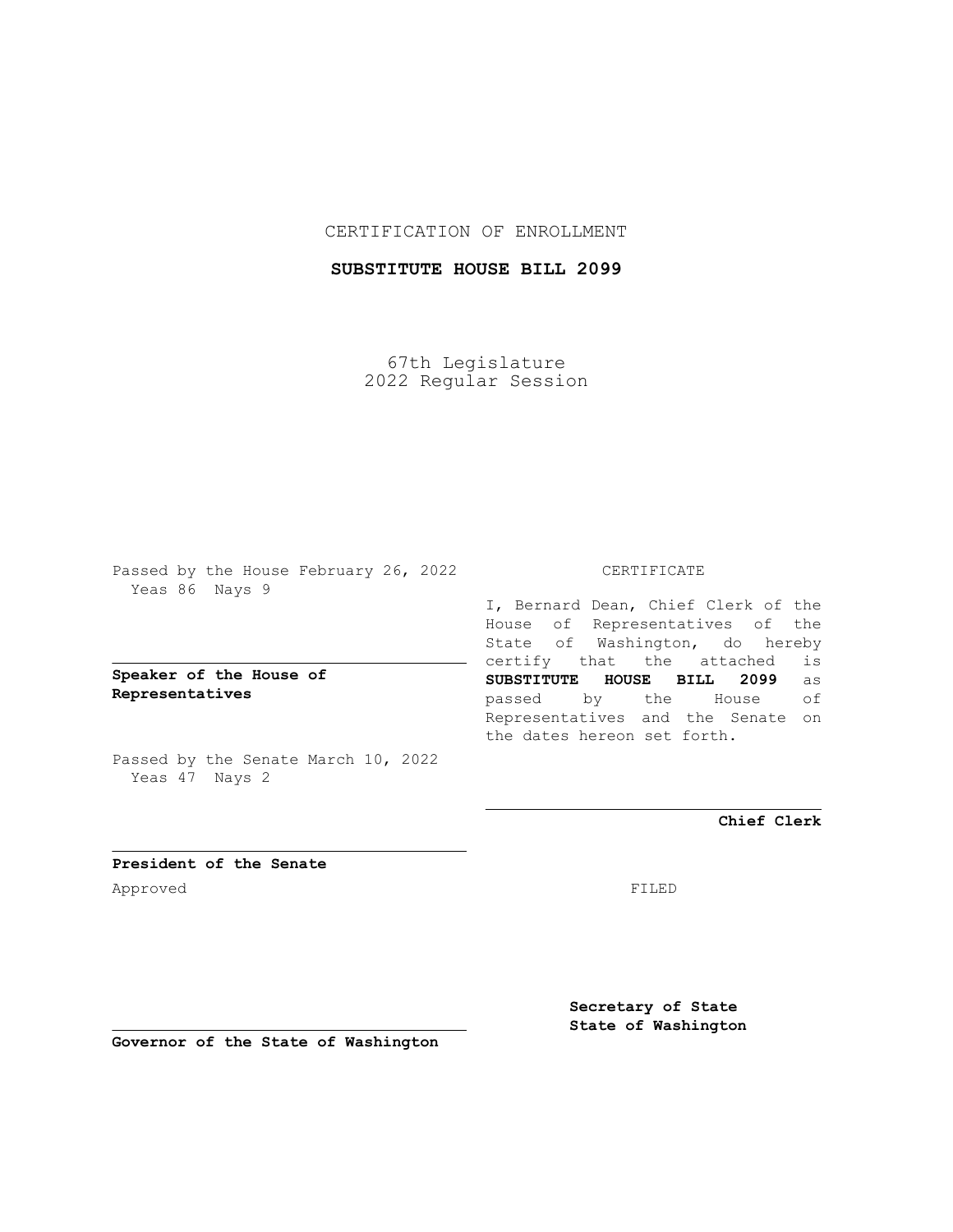#### **SUBSTITUTE HOUSE BILL 2099**

Passed Legislature - 2022 Regular Session

**State of Washington 67th Legislature 2022 Regular Session**

**By** House Finance (originally sponsored by Representatives Berg, Frame, and Sutherland; by request of Department of Revenue)

READ FIRST TIME 02/07/22.

 AN ACT Relating to improving tax administration by waiving penalties and imposing interest in certain situations involving delayed tax payments, and by extending a statute of limitations period for certain egregious tax crimes; amending RCW 82.32.050; reenacting and amending RCW 9A.04.080; adding a new section to chapter 82.32 RCW; creating a new section; and providing an effective 7 date.

BE IT ENACTED BY THE LEGISLATURE OF THE STATE OF WASHINGTON:

 NEW SECTION. **Sec. 1.** A new section is added to chapter 82.32 10 RCW to read as follows:

 Except as otherwise provided in this chapter, interest applies to taxes that are not paid by the original due date even though the department has granted an extension as authorized under this chapter. However, the department may not assess penalties for late payment of any such tax that is paid in full by the extended due date.

 **Sec. 2.** RCW 82.32.050 and 2020 c 139 s 60 are each amended to 17 read as follows:

 (1) If upon examination of any returns or from other information obtained by the department it appears that a tax or penalty has been paid less than that properly due, the department shall assess against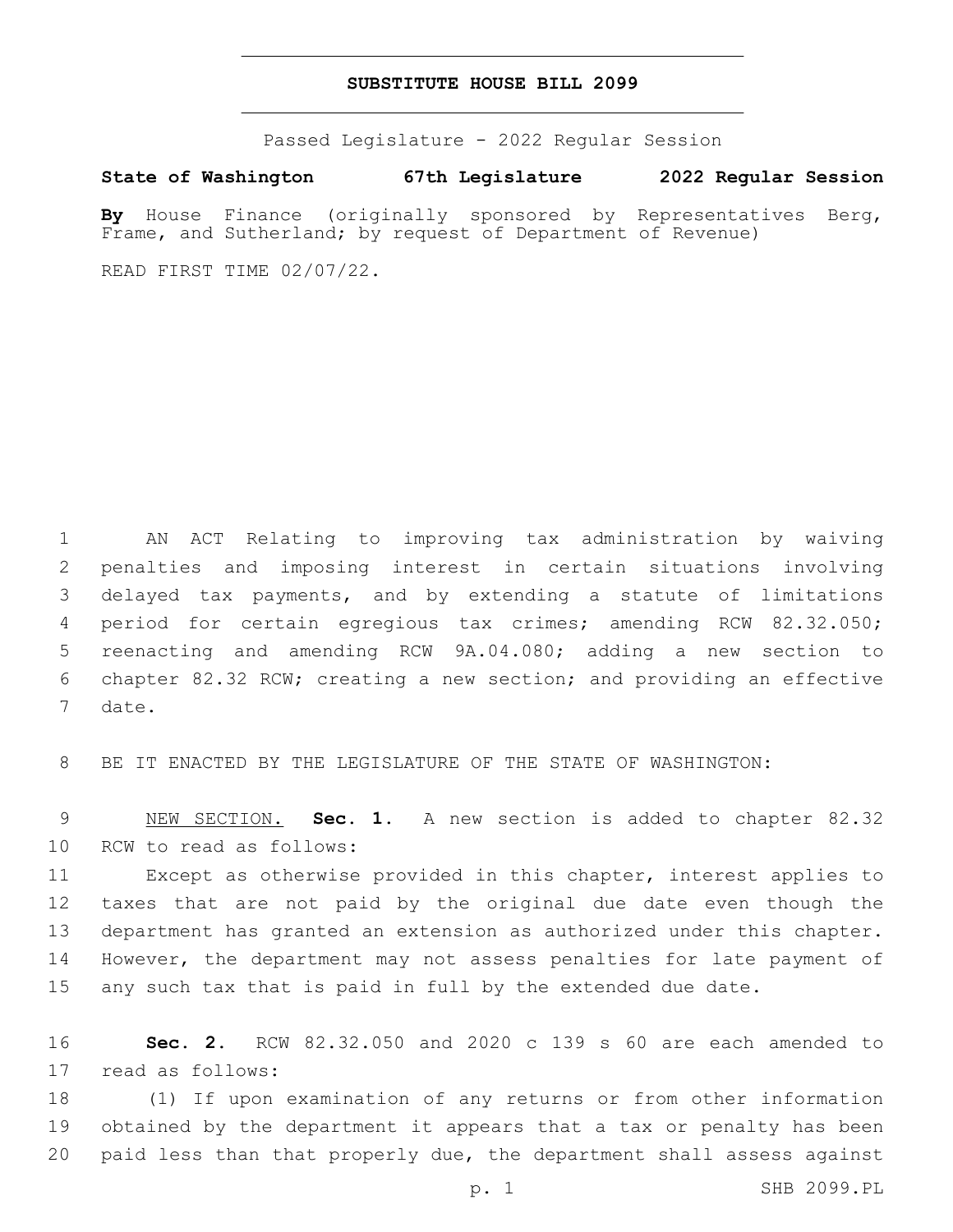the taxpayer such additional amount found to be due and shall add thereto interest on the tax only. The department shall notify the taxpayer by mail, or electronically as provided in RCW 82.32.135, of the additional amount and the additional amount shall become due and shall be paid within thirty days from the date of the notice, or within such further time as the department may provide.

 (a) For tax liabilities arising before January 1, 1992, interest shall be computed at the rate of nine percent per annum from the last day of the year in which the deficiency is incurred until the earlier of December 31, 1998, or the date of payment. After December 31, 1998, the rate of interest shall be variable and computed as provided in subsection (2) of this section. The rate so computed shall be adjusted on the first day of January of each year for use in 14 computing interest for that calendar year.

 (b) For tax liabilities arising after December 31, 1991, the rate of interest shall be variable and computed as provided in subsection (2) of this section from the last day of the year in which the deficiency is incurred until the date of payment. The rate so computed shall be adjusted on the first day of January of each year for use in computing interest for that calendar year.

21 (c)(i) Except as otherwise provided in  $((e)(ii) -e)$ ) this 22 subsection  $(1)$   $(c)$ , interest imposed after December 31, 1998, shall be computed from the last day of the month following each calendar year included in a notice, and the last day of the month following the final month included in a notice if not the end of a calendar year, 26 until the due date of the notice.

 (ii) For interest associated with annual tax reporting periods having a due date as prescribed in RCW 82.32.045(3), interest must be computed from the last day of April immediately following each such annual reporting period included in the notice, until the due date of 31 the notice.

 (iii) For purposes of computing interest under (c)(i) and (ii) of this subsection (1):

 (A) The same computation of interest applies regardless of whether the department grants additional time for filing any return under RCW 82.32.080(4)(a)(i).

 (B) If the department extends a due date under subsection (3) of this section or RCW 82.32.080(4)(b), and payment is not made in full 39 by the extended due date, interest is computed from the last day of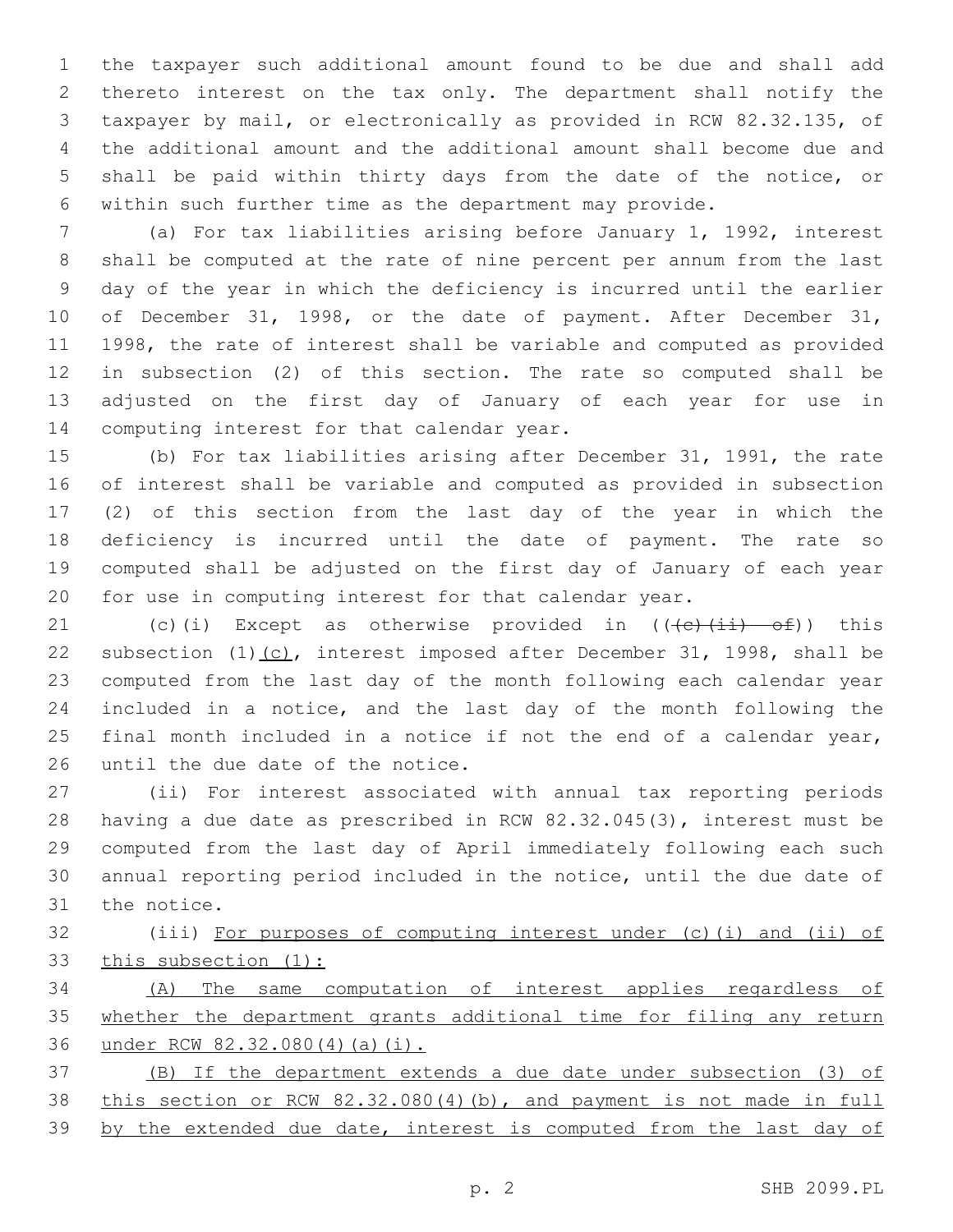1 the month in which the extended due date occurs until the date of 2 payment.

 (iv) If payment in full is not made by the due date of the notice, additional interest shall be computed under this subsection (1)(c) until the date of payment. The rate of interest shall be variable and computed as provided in subsection (2) of this section. The rate so computed shall be adjusted on the first day of January of each year for use in computing interest for that calendar year.

 (2) For the purposes of this section, the rate of interest to be charged to the taxpayer shall be an average of the federal short-term rate as defined in 26 U.S.C. Sec. 1274(d) plus two percentage points. The rate set for each new year shall be computed by taking an arithmetical average to the nearest percentage point of the federal short-term rate, compounded annually. That average shall be 15 calculated using the rates from four months: January, April, and July of the calendar year immediately preceding the new year, and October 17 of the previous preceding year.

 (3) During a state of emergency declared under RCW 43.06.010(12), the department, on its own motion or at the request of any taxpayer affected by the emergency, may extend the due date of any assessment 21 or correction of an assessment for additional taxes, penalties, or 22 interest as the department deems proper.

 (4) No assessment or correction of an assessment for additional taxes, penalties, or interest due may be made by the department more 25 than four years after the close of the tax year, except (a) against a taxpayer who has not registered as required by this chapter, (b) upon a showing of fraud or of misrepresentation of a material fact by the taxpayer, or (c) where a taxpayer has executed a written waiver of such limitation. The execution of a written waiver shall also extend the period for making a refund or credit as provided in RCW  $82.32.060(2)$ .

32 (5) For the purposes of this section, (("return")) the following definitions apply:

 (a) "Due date of the notice" means the date indicated in the 35 notice by which the amount due in the notice must be paid, or such later date as provided by RCW 1.12.070(3).

 (b) "Return" means any document a person is required by the state of Washington to file to satisfy or establish a tax or fee obligation that is administered or collected by the department of revenue and 40 that has a statutorily defined due date.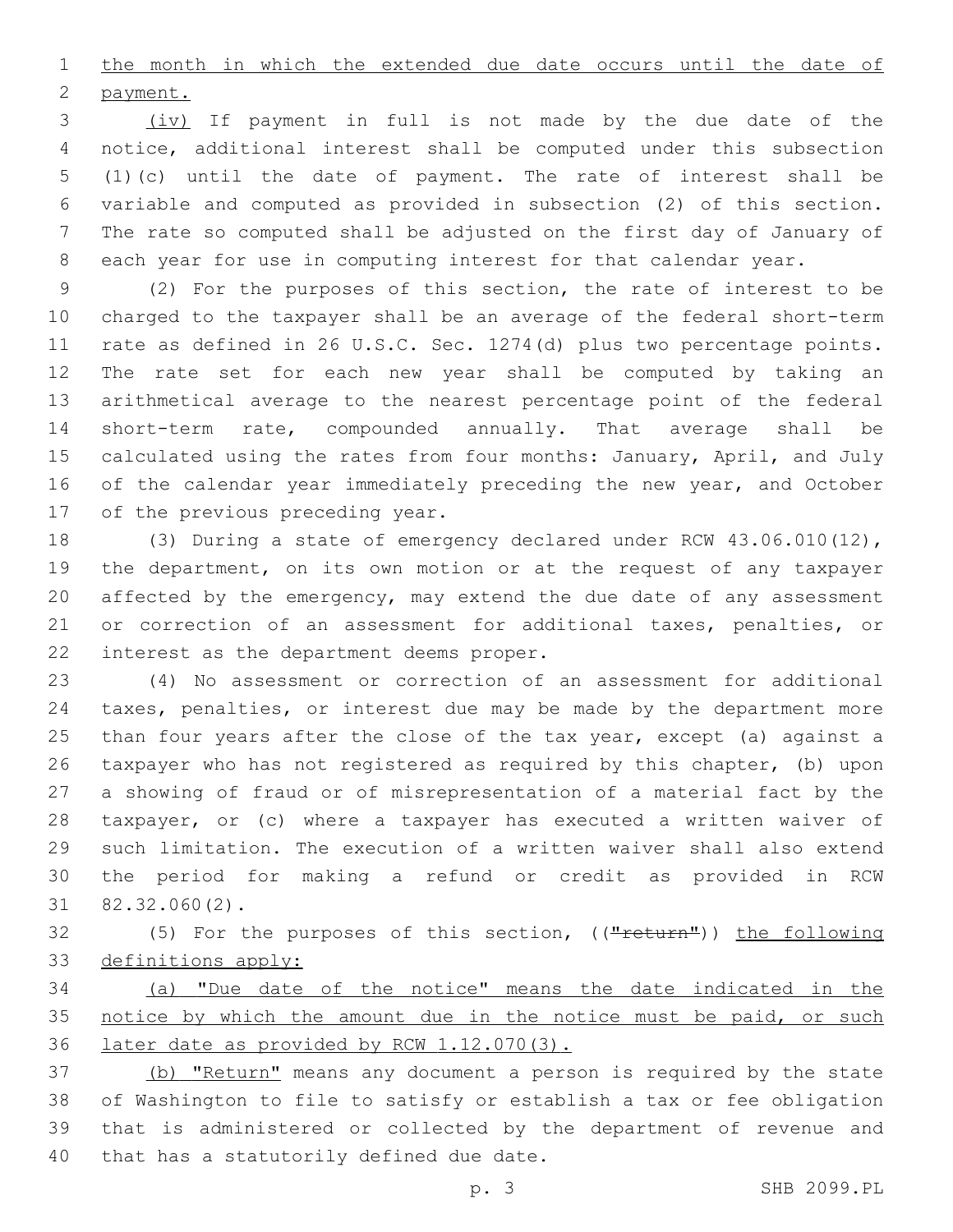NEW SECTION. **Sec. 3.** With regard to the imposition of interest, sections 1 and 2 of this act apply to taxes due under an extension granted by the department of revenue on or after January 1, 2023, except in cases where the department of revenue received the request for the extension before January 1, 2023.

6 **Sec. 4.** RCW 9A.04.080 and 2019 c 93 s 2 and 2019 c 87 s 2 are 7 each reenacted and amended to read as follows:

8 (1) Prosecutions for criminal offenses shall not be commenced 9 after the periods prescribed in this section.

10 (a) The following offenses may be prosecuted at any time after 11 their commission:

12 (i) Murder;

13 (ii) Homicide by abuse;

14 (iii) Arson if a death results;

15 (iv) Vehicular homicide;

16 (v) Vehicular assault if a death results;

17 (vi) Hit-and-run injury-accident if a death results (RCW  $18 46.52.020(4)$ ;

19 (vii) Rape in the first degree (RCW 9A.44.040) if the victim is 20 under the age of sixteen;

21 (viii) Rape in the second degree (RCW 9A.44.050) if the victim is 22 under the age of sixteen;

23 (ix) Rape of a child in the first degree (RCW 9A.44.073);

24 (x) Rape of a child in the second degree (RCW 9A.44.076);

25 (xi) Rape of a child in the third degree (RCW 9A.44.079);

26 (xii) Sexual misconduct with a minor in the first degree (RCW 27  $9A.44.093$ ;

28 (xiii) Custodial sexual misconduct in the first degree (RCW 29 9A.44.160);

30 (xiv) Child molestation in the first degree (RCW 9A.44.083);

- 31 (xv) Child molestation in the second degree (RCW 9A.44.086);
- 32 (xvi) Child molestation in the third degree (RCW 9A.44.089); and

33 (xvii) Sexual exploitation of a minor (RCW 9.68A.040).

34 (b) Except as provided in (a) of this subsection, the following 35 offenses may not be prosecuted more than twenty years after its commission:36

37 (i) Rape in the first degree (RCW 9A.44.040);

38 (ii) Rape in the second degree (RCW 9A.44.050); or

(iii) Indecent liberties (RCW 9A.44.100).39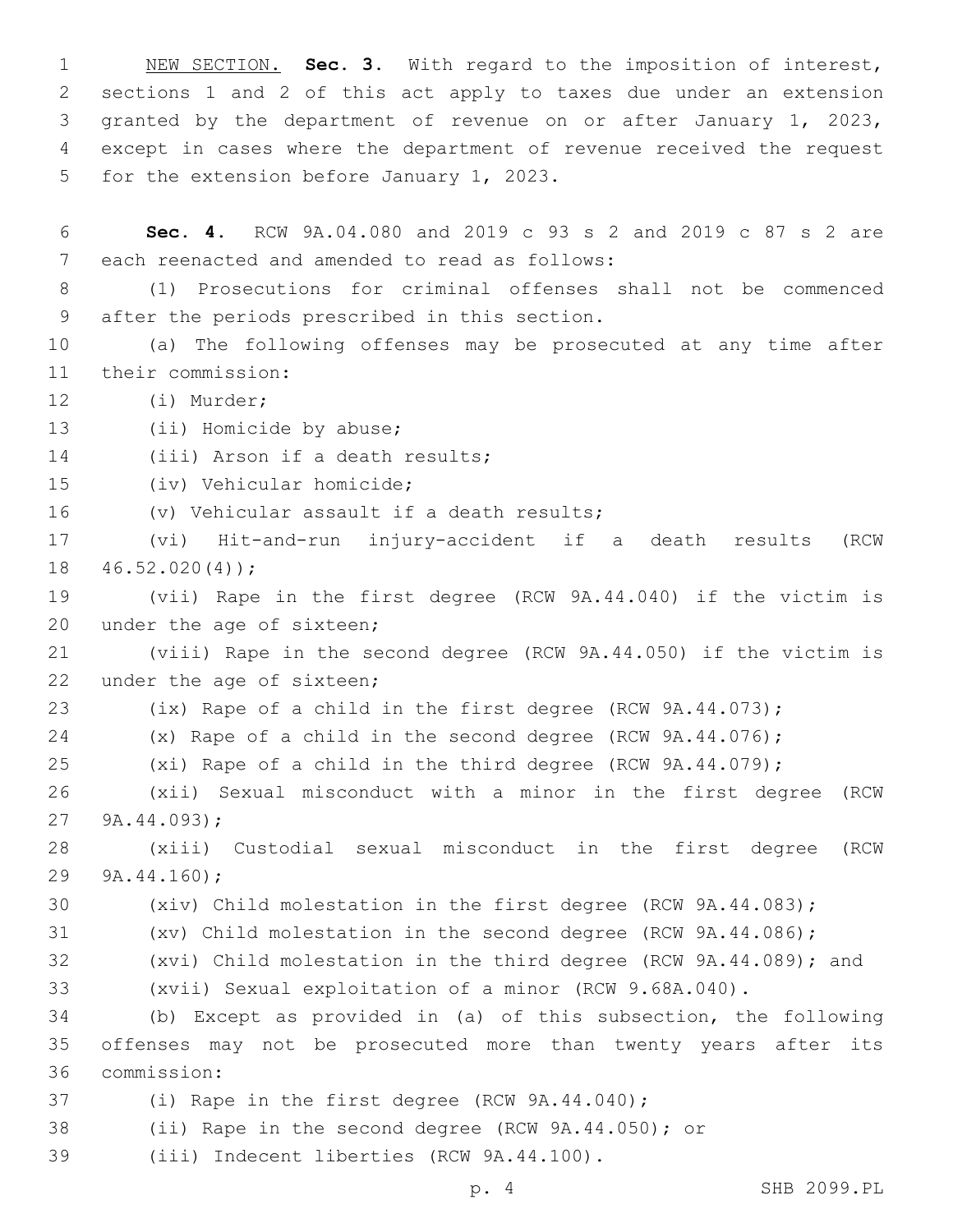1 (c) The following offenses may not be prosecuted more than ten 2 years after its commission:

 (i) Any felony committed by a public officer if the commission is in connection with the duties of his or her office or constitutes a breach of his or her public duty or a violation of the oath of office;6

7 (ii) Arson if no death results;

8 (iii) Rape in the third degree (RCW 9A.44.060);

9 (iv) Attempted murder; or

10 (v) Trafficking under RCW 9A.40.100.

 (d) A violation of any offense listed in this subsection (1)(d) may be prosecuted up to ten years after its commission or, if committed against a victim under the age of eighteen, up to the 14 victim's thirtieth birthday, whichever is later:

15 (i) RCW 9.68A.100 (commercial sexual abuse of a minor);

16 (ii) RCW 9.68A.101 (promoting commercial sexual abuse of a 17 minor);

18 (iii) RCW 9.68A.102 (promoting travel for commercial sexual abuse 19 of a minor); or

(iv) RCW 9A.64.020 (incest).20

21 (e) The following offenses may not be prosecuted more than six 22 years after its commission or discovery, whichever occurs later:

(i) Violations of RCW 9A.82.060 or 9A.82.080;23

24 (ii) Any felony violation of chapter 9A.83 RCW;

25 (iii) Any felony violation of chapter 9.35 RCW;

26 (iv) Theft in the first or second degree under chapter 9A.56 RCW 27 when accomplished by color or aid of deception;

28 (v) Theft from a vulnerable adult under RCW  $9A.56.400$ ; ( $(\theta \hat{r})$ )

 (vi) Trafficking in stolen property in the first or second degree under chapter 9A.82 RCW in which the stolen property is a motor vehicle or major component part of a motor vehicle as defined in RCW 46.80.010; or

# 33 (vii) Violations of RCW 82.32.290 (2)(a)(iii) or (4).

34 (f) The following offenses may not be prosecuted more than five 35 years after its commission: Any class C felony under chapter 74.09, 36 82.36, or 82.38 RCW.

37 (g) Bigamy may not be prosecuted more than three years after the 38 time specified in RCW 9A.64.010.